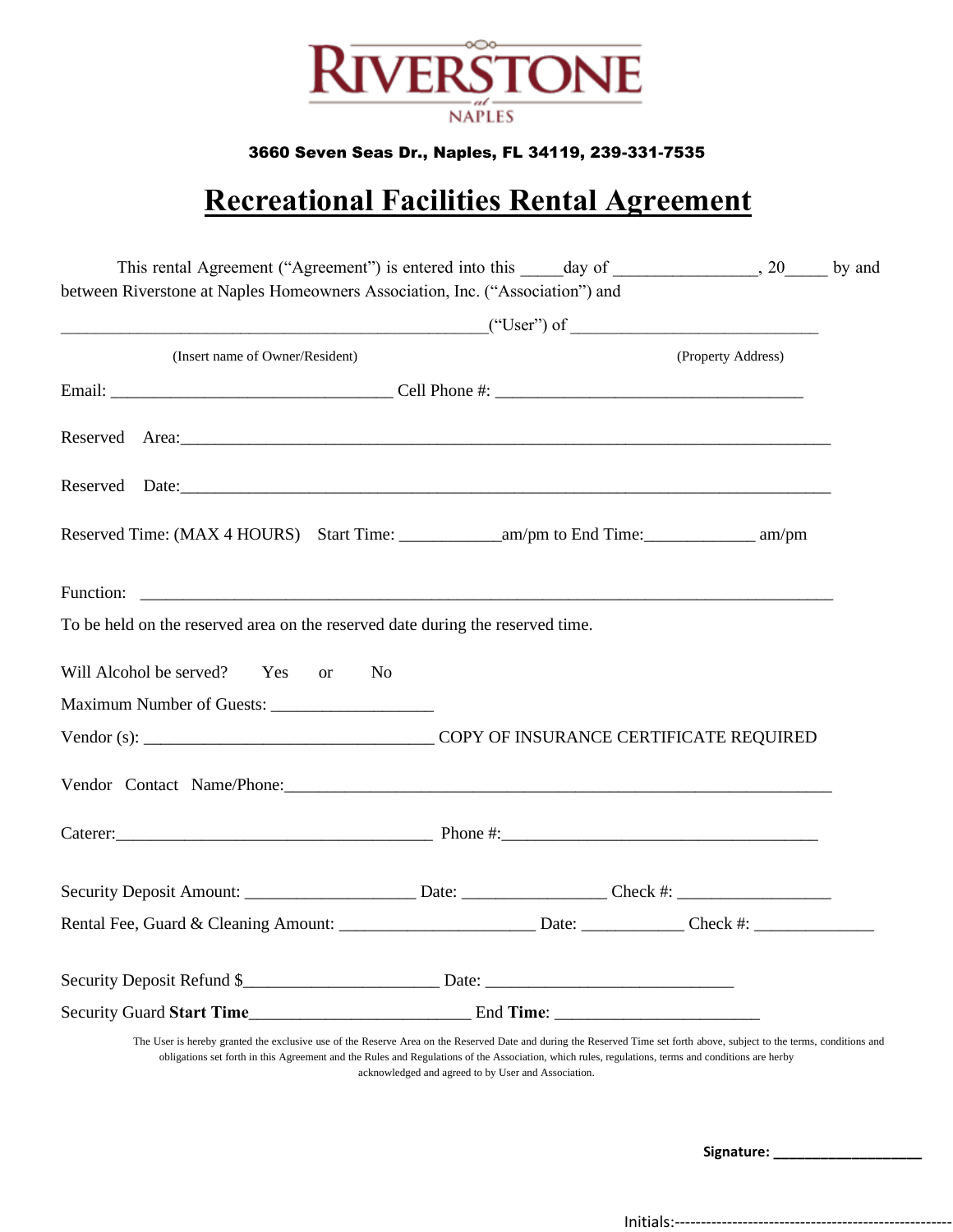

## **Recreational Facilities Rental Rates & Availability**

| 1. Picnic Pavilion and Field:                                                                                           |                                                                                                                                                                                                                                                                                                                                                                                                                                                                                        |
|-------------------------------------------------------------------------------------------------------------------------|----------------------------------------------------------------------------------------------------------------------------------------------------------------------------------------------------------------------------------------------------------------------------------------------------------------------------------------------------------------------------------------------------------------------------------------------------------------------------------------|
| <b>Rental &amp; Cleaning Fee:</b><br>Deposit:<br><b>Maximum # of Guests: Availability:</b><br><b>Cleaning:</b>          | \$300.00 for 1-4 hours (Includes set up and breakdown time)<br>\$350.00<br>30<br>The Party Pavilion will be available to homeowners no more than four (4) times per month,<br>as determined by the social director. Reservations are for Indoor Sports Complex ONLY<br>and use of other facilities during rental will result in forfeit of security deposit. Use of the<br>kitchen is only available if not already in use by another function in the Social Hall.                     |
| 2. Social Room and Kitchen:                                                                                             |                                                                                                                                                                                                                                                                                                                                                                                                                                                                                        |
| <b>Rental &amp; Cleaning Fee:</b>                                                                                       | \$450.00 for 1-4 hours (Includes set up and breakdown time)<br>\$500.00                                                                                                                                                                                                                                                                                                                                                                                                                |
| Deposit:<br><b>Maximum # of Guests: Availability:</b>                                                                   | 60<br>The Social Room and Kitchen will be available to homeowners no more than four (4) times<br>per month, as determined by social director. Reservations are for Social Room and Kitchen<br>ONLY and use of other facilities during rental will result in the forfeit of security deposit.<br>*Room must be returned to how you found it, including removing trash)                                                                                                                  |
|                                                                                                                         |                                                                                                                                                                                                                                                                                                                                                                                                                                                                                        |
| 3. Indoor Sports Complex:<br><b>Rental &amp; Cleaning Fee:</b><br>Deposit:<br><b>Maximum # of Guests: Availability:</b> | \$350.00 for 1-4 hours (Includes set up and breakdown time) \$150.00<br>\$350.00<br>150<br>The Indoor Sports Complex will be available to homeowners no more than four (4) times per<br>month, as determined by the social director. Reservations are for Indoor Sports Complex<br>ONLY and use of other facilities during rental will result in forfeit of security deposit.<br>Use of the kitchen is only available if not already in use by another function in the Social<br>Hall. |
|                                                                                                                         |                                                                                                                                                                                                                                                                                                                                                                                                                                                                                        |
| 4. Arts & Crafts Room<br><b>Rental &amp; Cleaning Fee:</b><br>Deposit:<br><b>Maximum # of Guests: Availability:</b>     | \$400.00 for 1-4 hours (Includes set up and breakdown time)<br>\$350.00<br>150<br>The Indoor Sports Complex will be available to homeowners no more than four (4) times per<br>month, as determined by the social director. Reservations are for Indoor Sports Complex<br>ONLY and use of other facilities during rental will result in forfeit of security deposit.<br>Use of the kitchen is only available if not already in use by another function in the Social<br>Hall.          |
|                                                                                                                         |                                                                                                                                                                                                                                                                                                                                                                                                                                                                                        |

**5. Misc. Security Guard** \$20.00 per hour (Required for events servings alcohol and / or at the discretion of the Social Director)

Initials:-----------------------------------------------------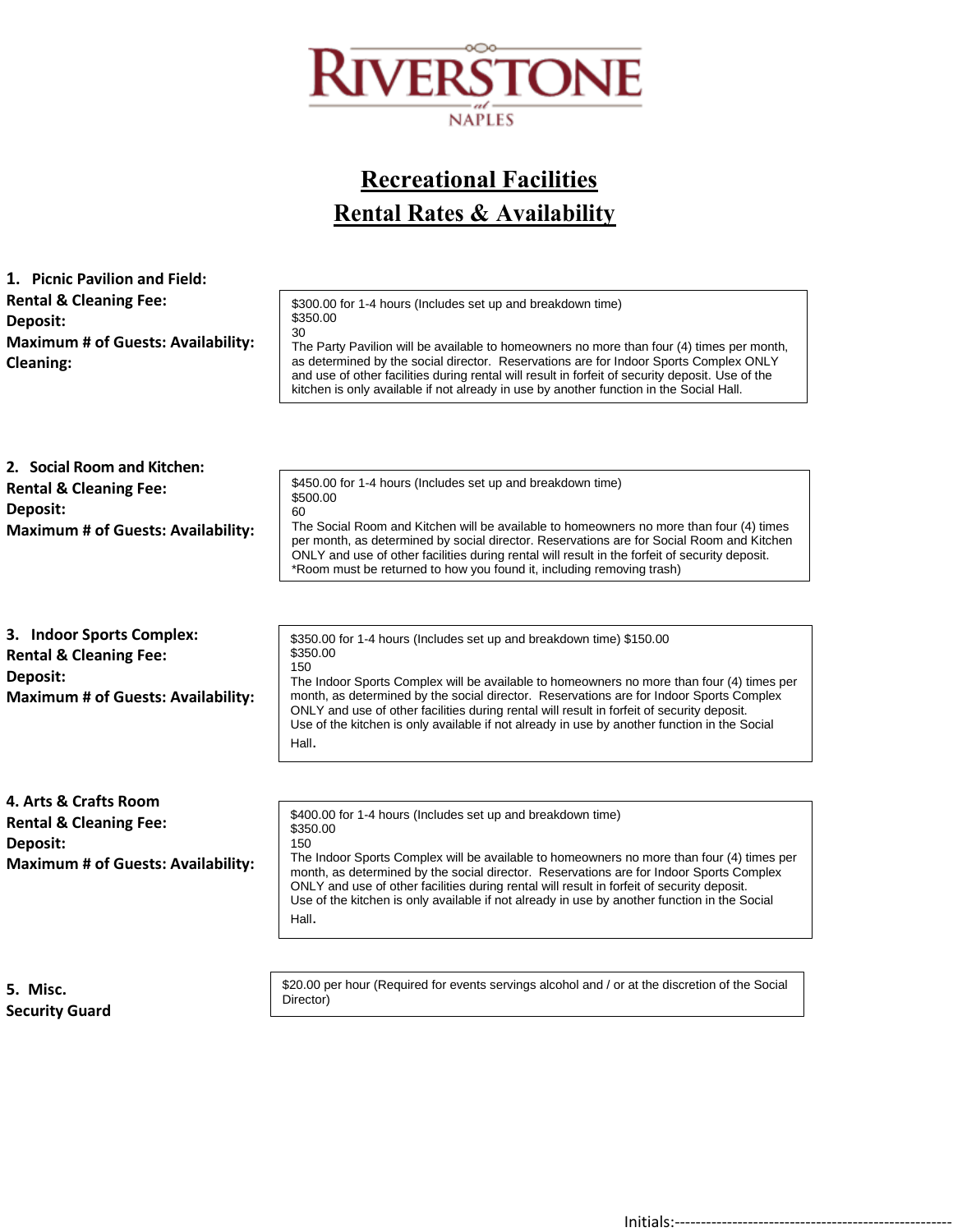# **Recreational Facilities Reminders**

- Rental must be booked and approved at **least two weeks in advance**.  $\Box$
- Checks for deposit and rental plus cleaning and guard must accompany the rental application.  $\Box$ Checks need to be payable to Riverstone HOA
- Resident must be always present during the rental period.  $\Box$
- Please supply the gate house with a list of all guests (alphabetized).  $\Box$
- Return the rental area as you found it. (Clean and remove all trash.)  $\Box$
- Deposit checks will be refunded after the room/area is inspected.  $\Box$
- Doors to the clubhouse are not to be propped open (Front doors or doors leading to pool deck)  $\Box$
- Parties are not allowed to spill out on pool deck.  $\Box$
- **Pool parties are not allowed.**  $\Box$
- Furniture is not to be removed or rearranged without permission.  $\Box$
- Dumpster in the parking lot is to be used for removing trash after your event.  $\Box$
- Rentals are for 4 hours or less.  $\Box$
- The clubhouse must be closed by 10PM. All guests removed and cleanup done by 9PM.  $\Box$
- Guests attending your private event must not be allowed to use other rooms.  $\Box$
- If alcohol is being served, a guard must be hired. The guard will not be "camped out" in the  $\Box$ room but will roam the area. They are responsible for notifying us when there is inappropriate behavior in the area.
- Only adult residents in good standing order with the association may rent the facilities.  $\Box$
- $\Box$ Services and equipment not permitted include snow, foam, or confetti; moving rides or mechanical amusement rides, trampolines, or bungee rides; use of live animals; any vertical slides or water slides that are NOT flat; or any other activity the Social Director deems unsafe or destructive to people or property.
- Rental of the Recreational Facilities is subject to availability and execution by user and the As- $\Box$ sociation of the Association's Recreational Facilities Rental Agreement. Rental Agreements will be processed in the order received and will only be accepted with submitted checks.
- The Social Director will not permit any of the Recreational Facilities to be rented when there is  $\Box$ a regularly scheduled or special event or happening scheduled to occur in or about the Clubhouse.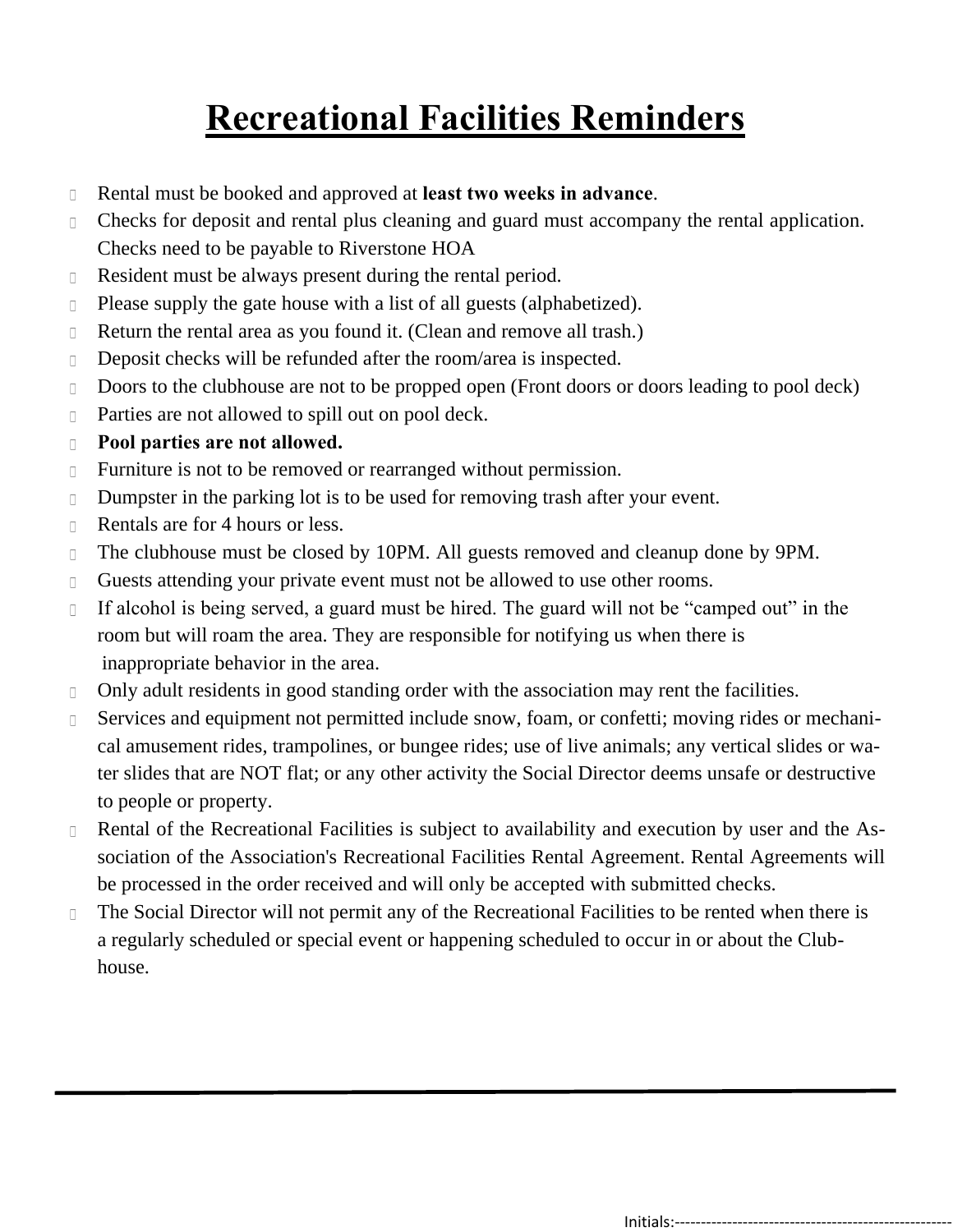

1. **Rental Fee:** As consideration for the exclusive use of the Reserved Area, the User agrees to pay Association the Rental Fee. Except as otherwise specifically provided herein, the Rental Fee will constitute a non-refundable fee to the Association for the use of the Reserved Area.

2. **Deposit Fee:** In addition to the Rental Fee, User is required to pay the Security Deposit. The Security Deposit shall serve to protect the Association against damages to the community facilities within Riverstone caused by the User, its family members, guests, invitees, employees, vendors, and agents (collectively the "Attendees"). It is also to protect the rules and regulations set forth with in this agreement that all information outlined is adhered to. **The deposit will be refunded to User, in full, unless in the sole discretion of the Association, it is determined that damages have been caused to any portion of the community facilities or if the Reserved Area is not left in a clean condition and/or the rules within this agreement are breached.** Said Security Deposit shall in no way constitute a limitation on the User's liability if the amount of damages to the community facilities exceeds the Security Deposit amount. If, after inspection by Association, the Reserved Area is deemed to be in good order and no damage has been caused to any of the other community facilities by User and/or the Attendees, and the rules and regulations set forth within this agreement are adhered to, the full amount of the Security Deposit shall be refunded to User by the Association within fifteen (15) days after the Reserved Date.

3. **Payment of Fees:** The Rental Fee and the Security Deposit must be paid no less than fourteen (14) days prior to the Reserved Date. The Association has right to terminate this Agreement and enter into an agreement with other residents within Riverstone for the use of the Reserved Area in event User fails to timely pay the Rental Fee and the Security Deposit. Upon such termination by the Association, the User will no longer have the exclusive right to use the Reserved Area on the Reserved Date.

4. **Indemnification:** User hereby expressly releases, indemnifies, defends and holds harmless the Association and each of its officers, directors, representatives, agents and members from and against any and all claims, causes of actions, losses, damages, injuries, liabilities, costs and expenses, including without limitation, Legal Fees (as hereinafter defined), arising from, related to or in any way connected with the use by User and/or the Attendees of the Reserved Area and any of the community facilities. User further expressly releases, indemnifies, defends and holds harmless the Association and each of its officers, directors, representatives, agents and members from and against any and all claims, caused of actions, losses, damages, injuries, liabilities, costs and expenses, including without limitation, Legal Fees (as hereinafter defined) which may be sustained by User and/or the Attendees. User understands and agrees that the use of the community facilities described herein is at his/her/their own risk.

5. **Insurance:** User hereby agrees to assume all responsibility for insurance respecting the community facilities during use under this Agreement and to assert no claim of coverage under any insurance policy of Association during the period of such use. Proof of Owner's Insurance Coverage or Renter's Insurance Coverage, as applicable, shall be a condition precedent to this Agreement. The existence of insurance shall in no way limit the User's obligations and/or liability hereunder. Association has the right to require that any policy of insurance specifically include the Association as an additional insured.

6. **Attendance: User must be in attendance at the Function and act as a responsible supervisor at all times, without exception.** User is to ensure that all Attendees abide by all Rules and Regulations of the Association. No more than the Maximum Number of Guests, as set forth above, shall be permitted in or around the Reserved Area in connection with the exclusive use granted herein. User shall ensure that neither the Attendees nor the activities involved disturb or interfere with any other function or the use of other community facilities by other residents and their guests.

7͘. **Damage to Community Facilities and Reserved Area:** User shall not injure, nor mar, or in any manner deface any portions of the community facilities, including, without limitation the Reserved Area, and shall not cause or permit anything to be done whereby the community facilities shall be in any manner injured, marred or defaced. If any portion of the community facilities or Reserved Area is damaged by the act, default or negligence of the User, the Attendees, or any other persons admitted within the Riverstone community on User's behalf, User shall pay to Association upon demand such sum as shall be necessary to restore said community facilities and/or Reserved Area to their present conditions.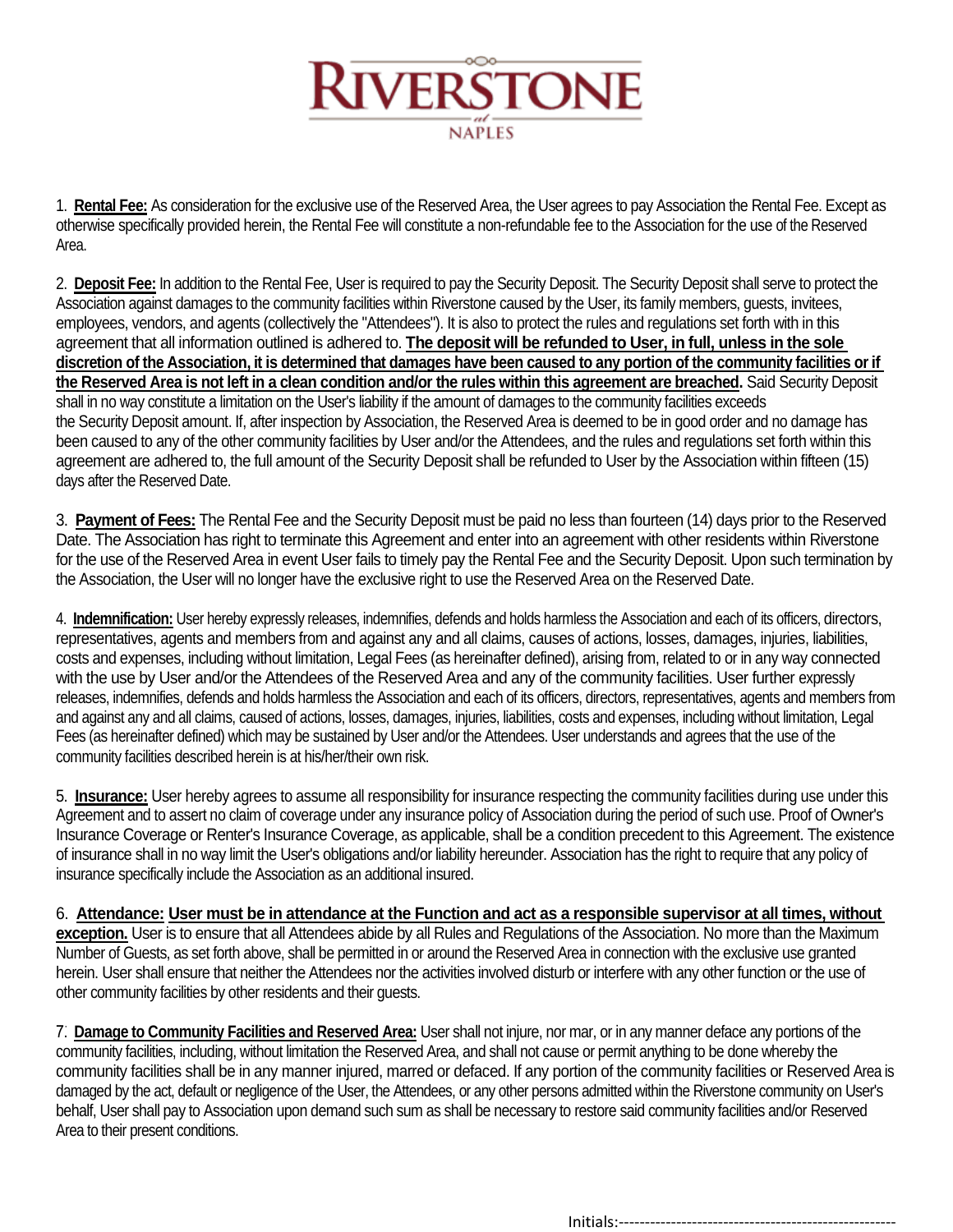8. **Liability:** User is responsible for any and all liability, damages, expenses, repairs or injury occurring on any part of the Riverstone community caused directly or indirectly by the User and the Attendees occurring on the Reserved Date.

9. **Time Limits**: User shall have the exclusive right to use the Reserved Area during the Reserved Time not to exceed 4 hours set forth above and must vacate the Reserved Area no later than the expiration of the Reserved Time. The Association reserves the right to establish time limits due to other rental of either the Reserved Area, or other areas and facilities within Riverstone. Failure to abide by the 4-hour time restriction and requirement set forth in this Paragraph shall be deemed a User Default (as hereinafter defined).

10. **Cleaning/Restoring**: The User is responsible for cleaning and restoring the Reserved Area and any other facilities or surrounding areas used by User and/or the Attendees. All set-up and clean-up time is considered to be a part of and must be performed within the Reserved Time. Use of unreserved time to complete any set-up or clean-up shall be deemed a User Default (as hereinafter defined). **The Reserved Area, and any other facilities or surrounding areas used by User and/or its Attendees, must be restored to its original condition and left broom clean immediately after use thereof. All decorations and trash inside and outside the facility must be removed prior to vacating the premises, immediately following the event. You must provide your own trash bags**. If requested by User, the Association agrees to conduct a "walk through" of the Reserved Area with the User prior to the use for the purposes of determining

the original condition. An Inspection Form will be completed by the User and the Association's Social Director or other representative. Any additional cleaning that must be performed by the association staff will be deducted from the security deposit.

11. **Association Not Responsible:** The Association is not responsible for damages or loss of any personal property, merchandise or other articles left in the Reserved Area or any part of Riverstone by User or any of the Attendees prior, during or after the Function. The User hereby indemnifies and holds the Association harmless from any such claims made by the User or the Attendees.

12. **Cancellation by Association:** The Association may cancel this Agreement at any time: (i) due to acts of God or disaster, (ii) in the event User and any Attendee defaults, violates or fails to comply with any of the terms or conditions contained herein (a "User's Default"), or (iii) if in the sole opinion of the Association, it deems it necessary to do so. In the event the Association terminates or cancels this Agreement due to any of the foregoing reasons (other than in the event of a User's Default) prior to the Reserved Date, the Rental Fee and Security Deposit paid by User to the Association shall be returned to User within fifteen (15) days after the date of the cancellation by the Association. In the event the Association terminates or cancels this Agreement due to any of the foregoing reasons (other than in the event of a User's Default) once the Function has commenced, then, the Security Deposit, shall be returned to User within fifteen (15) days of the date of cancellation or termination by the Association, provided no damages have been caused to any portion of the community facilities and the Reserved Area is left in a reasonably clean condition.

13. **Cancellation by User:** User must submit, in writing, notification of cancellation no less than seven (7) days prior to the Reserved Date in order to receive a refund of the Security Deposit and no less than fourteen (14) days prior to the Reserved Date in order to receive a refund of the Rental Fee. Refunds will be determined at the discretion of Social Director and returned within fifteen (15) days of the Reserved Date

14. **Live Entertainment:** Any live entertainment (DJ, Band, etc.) must be described in writing and first approved in writing by the Association. Use of outdoor loudspeakers, sound systems or similar devices is prohibited and must be used only inside the Clubhouse. Plans to use live entertainment must be submitted to the Social Director at the time of reservation and confirmed no less than seven (7) days before the Reserved Date. Live entertainment service fees are the responsibility of the User and are not included in the Rental Fee or Security Deposit. Failure to abide by the terms and conditions set forth in this Paragraph shall be deemed a User Default.

15. **Noise**: Doors and windows must be kept closed after 8:00 P.M., as noise and voices carry.

16. **Rental of Party Service / Vendors**: All agreements and fees with any outside vendors for the rental of party services and/or equipment are the responsibility of the User but must be approved by the Social Director no less than fourteen (14) days before the Reserved Date. In connection with such approval, User shall be required to obtain and provide Social Director with a copy of such vendor's liability insurance policy. Not withstanding anything contained herein to the contrary, the following services and/or equipment are not permitted to be brought or used upon any portion of the Riverstone property, including, but not limited to the Reserved Area: snow, foam or confetti; moving rides or mechanical amusement rides;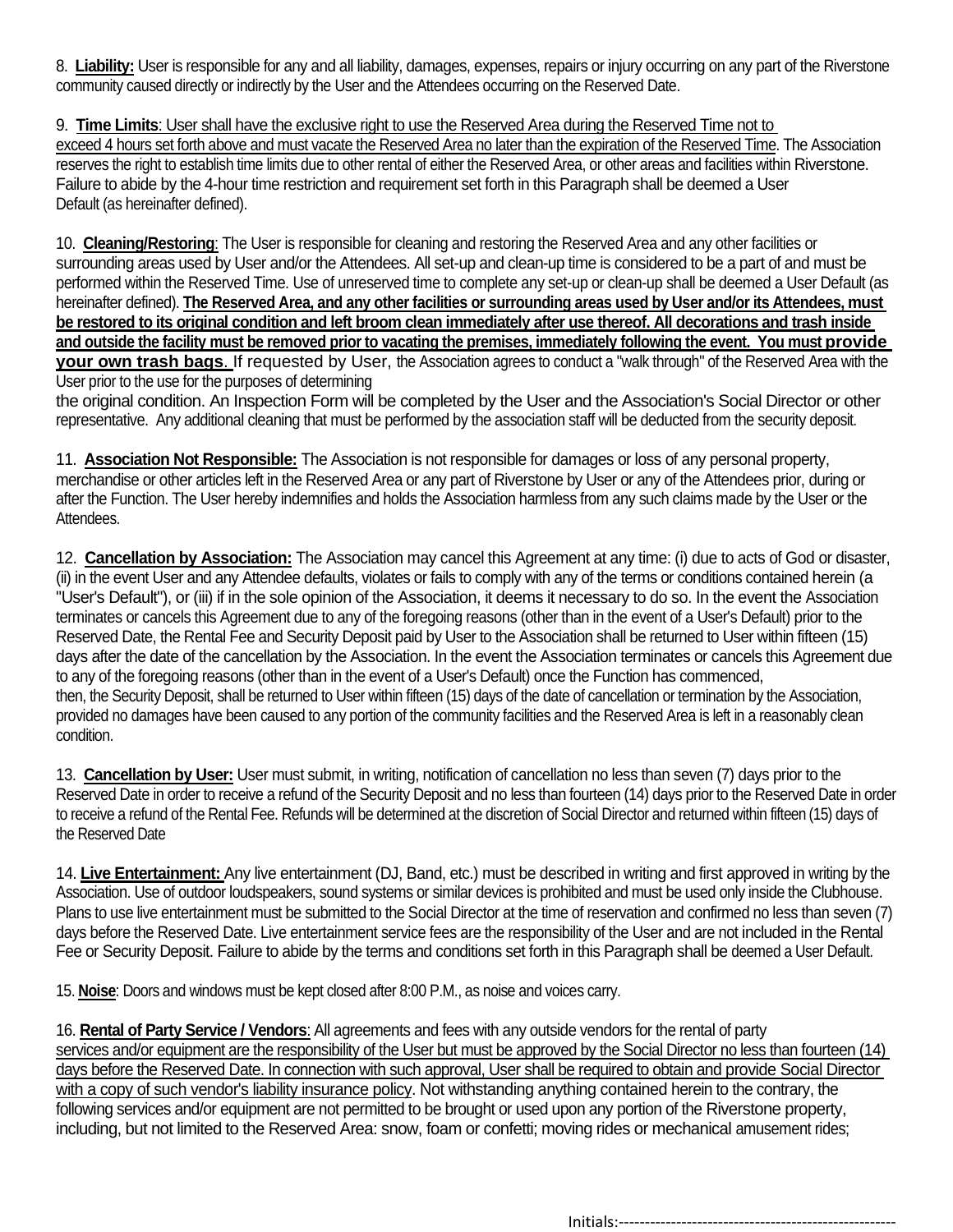trampolines or bungee rides; use of live animals; any vertical slides and/or water slides that are NOT flat; or any other activity the Social Director, in its sole and absolute discretion, deems unsafe or destructive to people or property.

17. **Food Service & Catering:** Any food to be served by the User at the Function must be provided by the User or a professional catering service (a "Caterer"). User shall provide all information required by the Association relating to any Caterer (including, but not limited to the Caterer's name, address, telephone number and insurance information) to the Social Director no less than seven (7) days before the Reserved Date. Controlled and supervised warming of food in the Reserved Area by the User or Caterer must be approved by the Social Director no less than seven (7) days before the Reserved Date. Failure to abide by the terms and conditions set forth in this Paragraph shall be deemed a User Default.

18. **Alcoholic Beverages:** Alcoholic beverages may be served at adult functions only. In the event User intends to provide or permit the use of alcoholic beverages during the Function, the User must inform the Social Director at the time of reservation so that a security guard from a reputable licensed security agency may be scheduled at the User's additional expense. User agrees to ensure that alcoholic beverages are consumed responsibly and not to serve alcohol to any individual under the age of twenty-one (21). User further agrees to accept and assume full responsibility and liability for the provision and consumption of alcoholic beverages by User and the Attendees during the use of the community facilities and hereby expressly releases, indemnifies, defends and holds harmless the Association (and each of its respective officers, directors, representatives and members) from and against any and all claims, causes of action, losses, damages, injuries, liabilities, costs and expenses (including without limitation, Legal Fees) arising from, relating to or in any way connected with the use of alcoholic beverages at the Function. Serving alcoholic beverages without the security guard or with under-aged guests or, any other failure by User to abide by the terms and conditions set forth in this Paragraph shall be deemed a User Default. (Guards are hired by the social director for your event at \$20.00 per hour)

#### 19. **Smoking:** No Smoking is permitted.

20**. Modifications/Alterations:** No modifications and/or alterations shall be permitted to the Reserved Area or any other portions of the community facilities by User or the Attendees. No decorations may be pasted, tacked or nailed to any walls, ceilings, doors, poles or other improvements. Under no circumstances should any furniture, equipment or any other items be removed from the community facilities. Only the Social Director has the right to move or relocate any furniture, equipment or any other items located within the community facilities which need to be moved or relocated prior to or subsequent to the Reserved Date.

21. **Restricted Use**: The Attendees are not permitted to use or be unattended in any other areas of Riverstone not specifically reserved (except restroom facilities), unless excused by the Social Director. Use of the swimming pool, pool deck, tennis court indoor and outdoor basketball court, game room and kids activity room in connection with the use herein is strictly prohibited. Failure by User or the Attendees to abide by the terms and conditions set forth in this Paragraph shall be deemed a User Default.

22. **Parking:** Vehicles may be parked only in designated parking areas. All vendors must be assigned a parking location by the Social Director. Violators shall be towed away by the Association at the User's expense. User shall attempt to keep the number of vehicles to a minimum, if possible.

23. **Compliance with Codes and Ordinances:** User shall comply with all laws of the United States, the State of Florida, all ordinances of Collier County and all rules and requirements of the local police and fire departments and will pay any taxes or fees due to any authority arising out of User's use of the Reserved Area and this Agreement.

24. **Sums Due:** Any sums of money owed by User pursuant to the terms of this Agreement or which may be owed as a result of a breach of any of the terms hereof shall be treated as an assessment against User's Lot's) capable of being the subject of a lien on User's Lot's), together with interest and reasonable attorney's fees and costs incurred by the Association incident to the collection of the assessment or enforcement of such lien. Such sums, if not paid when due, shall bear interest from the due date until paid at the maximum rate as allowed by law. Association may bring an action in its name to foreclose a lien for assessments in the manner a mortgage of real property is foreclosed and may also bring an action to recover a money judgment for the unpaid assessments without waiving any claim of lien. The lien and foreclosure procedure shall be in accordance with the applicable provisions of the Declaration of Covenants, Restrictions and Easements for Riverstone (the "Declaration"). The Association may also elect to institute suit against the User to enforce the payment of any sums due hereunder. Nothing in this Agreement in any way limits the Association's remedies with respect to the enforcement of this Agreement or the Declaration, Articles of Incorporation, Bylaws or the rules and regulations promulgated in connection therewith.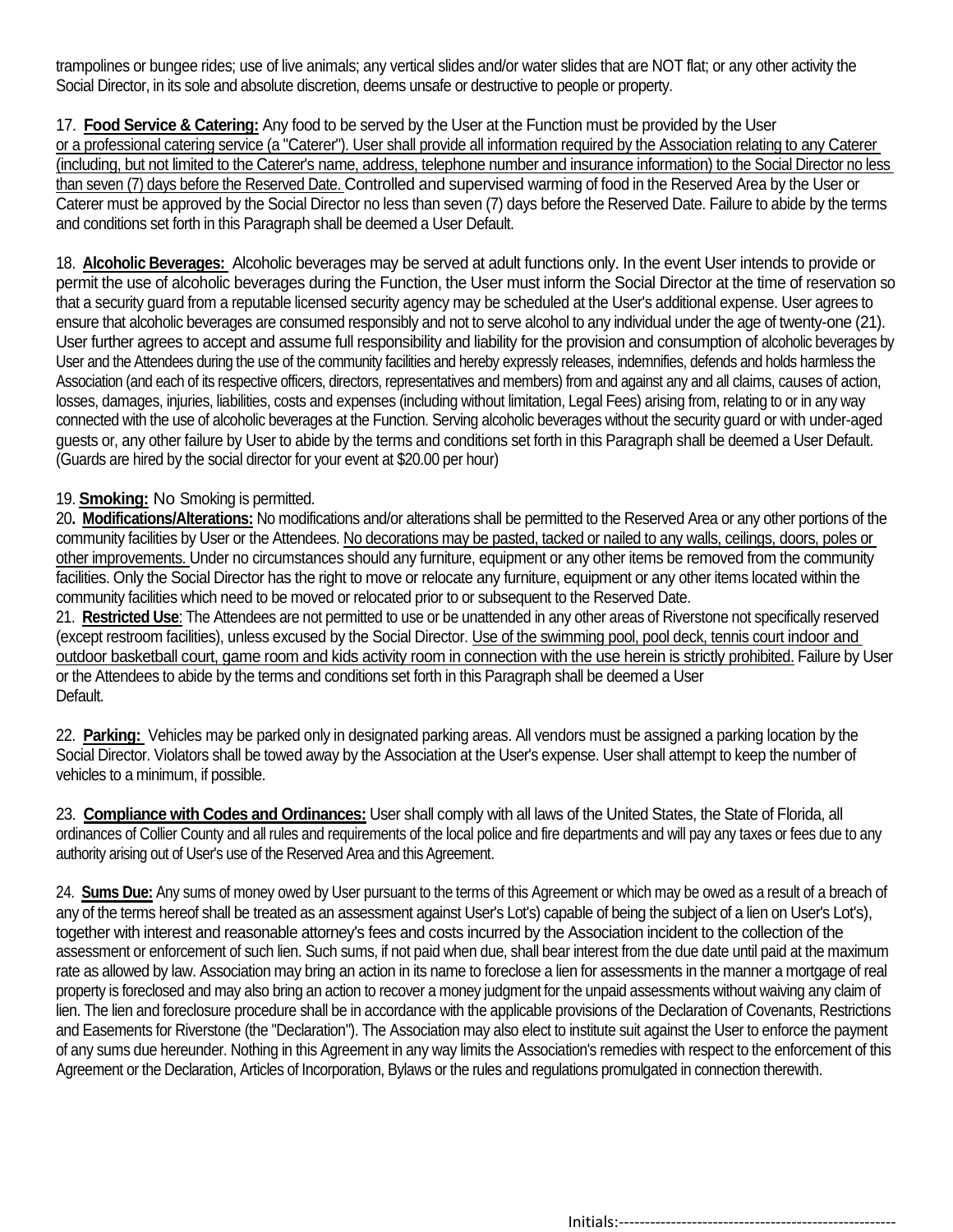#### 25. **User Default**:

A. *Prior to Function*: In the event a User Default occurs prior to the commencement of the Function, the Association shall have the right to immediately terminate this Agreement and the rights of User hereunder. Such User Default shall result in the forfeiture of the Rental Fee and the Security Deposit and the possible denial or future rentals.

B. *During Function.* In the event a User Default occurs at or subsequent to the commencement of the Function, the Association shall have the right to immediately terminate this Agreement. Such termination will result in the immediate termination of the rights of User hereunder, the immediate removal of the User and all Attendees from Reserved Area and all of the community facilities, the forfeiture of Rental Fee and the Security Deposit, and the possible denial of future rentals.

C. *After Function:* In the event a User Default occurs after the function, the Association has the right to keep and process the security deposit provided prior to event.

26. **All Legal and Equitable Remedies Available**: In addition to the foregoing remedies, in the event of a breach by User of any of the terms, covenants or restrictions hereof, the Association shall be entitled to full and adequate relief by injunction and/or all such other available legal and equitable remedies from the consequences of such breach, including payment of any amounts due. The remedies specified herein shall be cumulative and in addition to all other remedies permitted at law or in equity.

27. **Attorneys' Fees:** User shall be responsible for any attorney's fees and costs incurred by Association in enforcing any of the provisions of this Agreement, including, without limitation all pre-litigation attorney's fees and costs. Legal Fees, as used herein, shall mean reasonable fees for attorney and paralegal services and all court costs through and including all trial and appellate levels and postjudgment proceedings incurred in connection with: (i) negotiation and preparation for litigation, whether or not an action is actually begun, and (ii) collection of amounts due by User hereunder, including, but not limited to, preparation of notices and liens.

28. **Severability:** Each provision of this Agreement is hereby declared to be independent of and severable from the remainder of this Agreement. If any provision contained herein shall be held to be illegal, invalid or to be unenforceable, such holding shall be fully severable, and this Agreement shall be construed and enforced as if such illegal, invalid or unenforceable provision had never comprised a part of this Agreement, and the remaining provisions of this Agreement shall remain in full force and effect and shall not be affected by such illegal, valid or unenforceable provision or by its severance from this Agreement.

29. **Governing Law**: The laws of the State of Florida shall govern the interpretation, validity, performance, and enforcement of this Agreement.

30. **Headings:** All sections and descriptive headings in this Agreement are inserted for convenience only and shall not affect the construction or interpretation hereof.

31. **Disputes:** All disputes arising hereunder will, upon written notice from either party to the other, be submitted to binding arbitration and not to a court for determination. Such arbitration will be accomplished expeditiously in Collier County and will be conducted in accordance with the rules of the American Arbitration Association, by an independent arbitration service selected by the Association. Judgment upon the award rendered by the Arbitrator will be final and binding on the parties and may be entered in any court having jurisdiction thereof.

32. **Assignment:** User may not assign or transfer its right or interest under this Agreement.